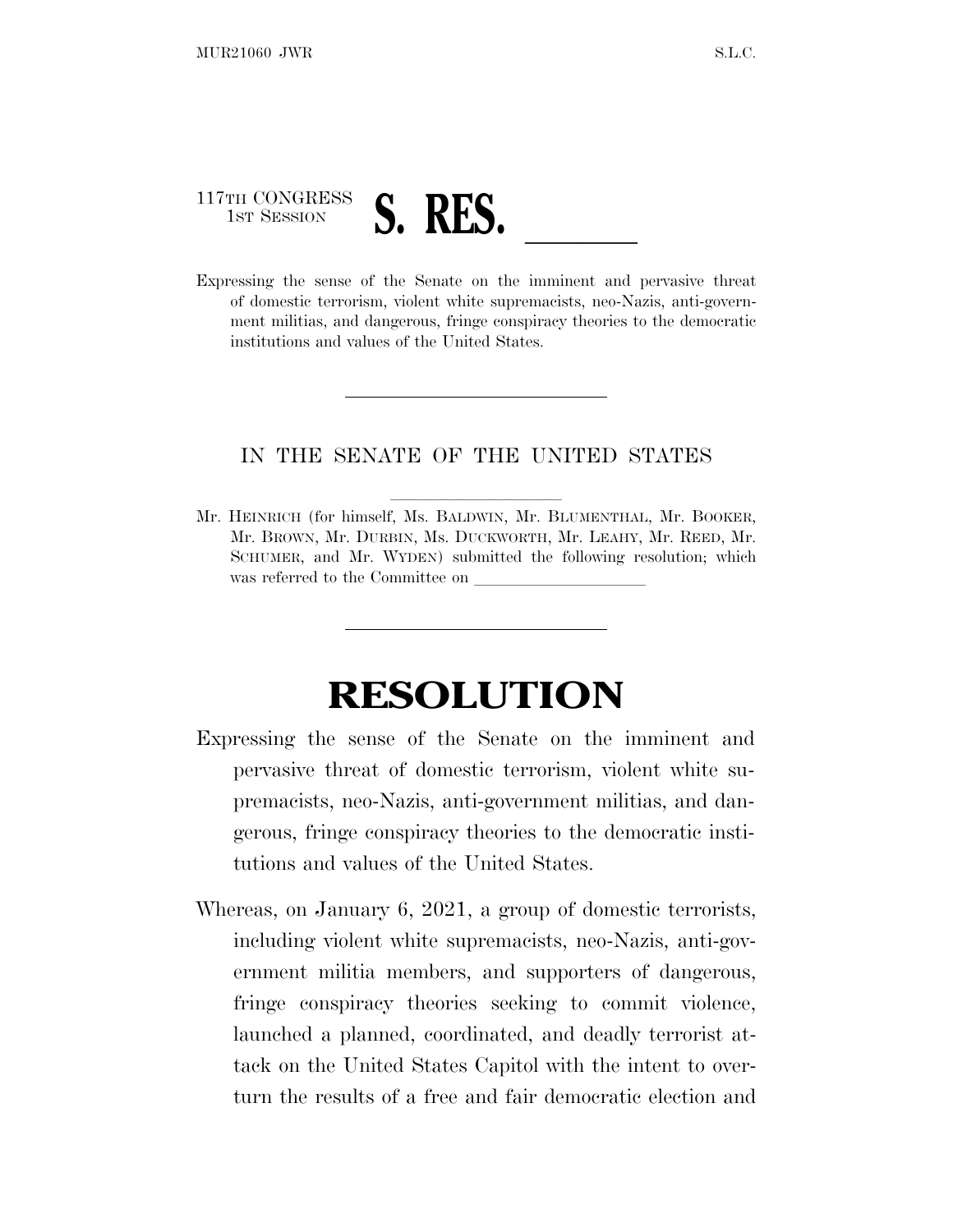2

to harm law enforcement officers, fellow citizens, and Members of Congress;

- Whereas these domestic terrorists were directly responsible for the death of United States Capitol Police officer Brian D. Sicknick;
- Whereas domestic terrorists, including violent white supremacists, neo-Nazis, anti-government militia members, and supporters of dangerous, fringe conspiracy theories, including QAnon, are an immediate and growing terrorist threat to the safety of the people of the United States and our democratic form of government as established by the Constitution of the United States;
- Whereas foreign adversaries, including Russian governmentsupported organizations, have sought to amplify the spread of violent extremist ideology in the United States in an effort to destabilize the democratic institutions of the United States and sow discord amongst the people;
- Whereas domestic terrorists and the spread of dangerous, fringe conspiracy theories like QAnon represent a unique insider threat to national security institutions and personnel, potentially compromising intelligence and security capabilities; and
- Whereas, in September 2020, Director of the Federal Bureau of Investigation (FBI) Christopher Wray testified before Congress that individuals who adhere to white supremacist ideologies represent the majority of racially motivated violent extremists in the United States, who ''over recent years have been responsible for the most lethal activity in the U.S.'' and represent ''a national threat priority'': Now, therefore, be it
	- 1 *Resolved,* That it is the sense of the Senate that—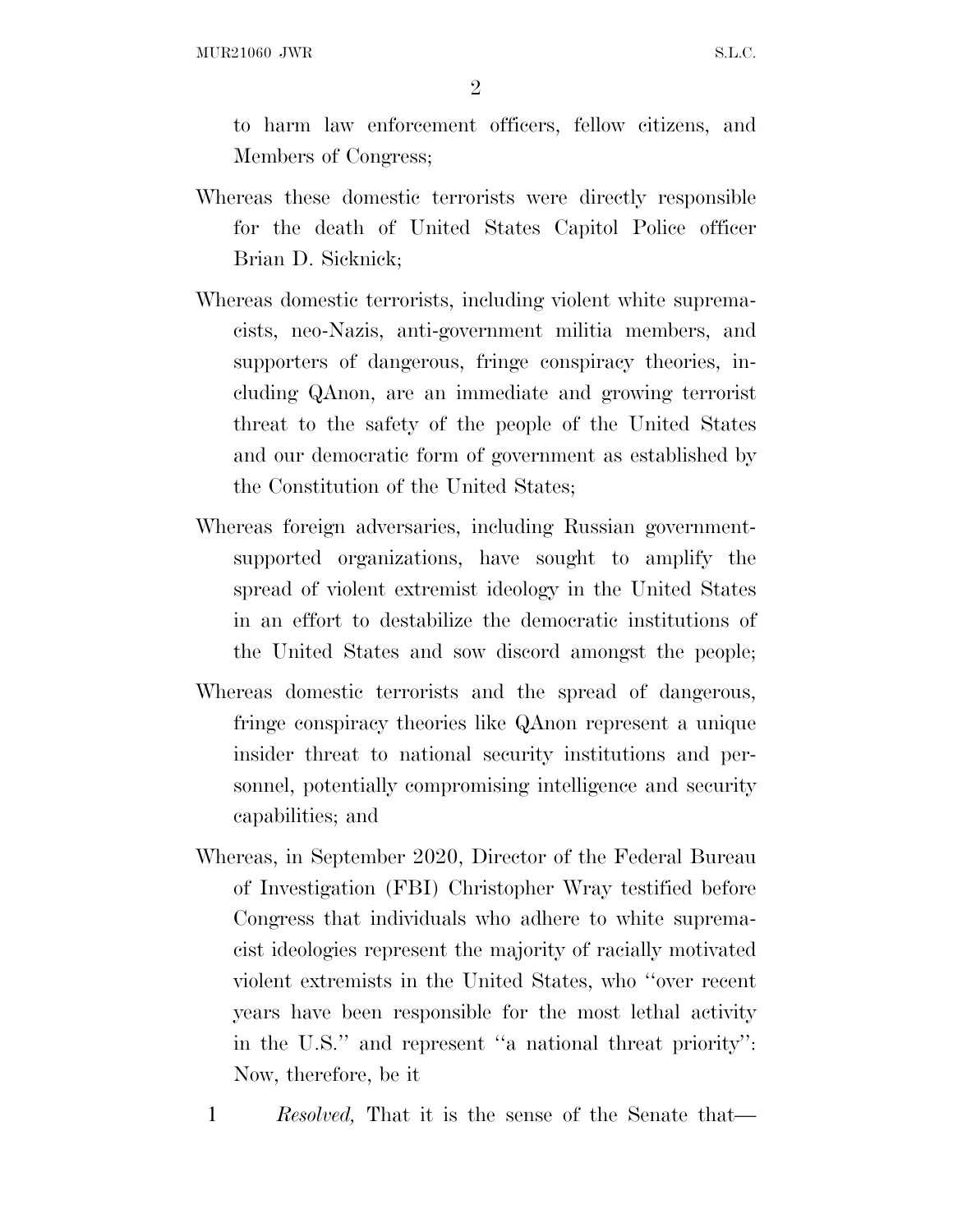| $\mathbf{1}$   | (1) the Federal Bureau of Investigation (FBI)         |
|----------------|-------------------------------------------------------|
| $\overline{2}$ | and the United States intelligence community should   |
| 3              | immediately begin an interagency review of the do-    |
| $\overline{4}$ | mestic terrorist threat posed by domestic terrorist   |
| 5              | groups, including violent white supremacists, neo-    |
| 6              | Nazis, anti-government militia members, and sup-      |
| $\overline{7}$ | porters of dangerous, fringe conspiracy theories; and |
| 8              | (2) such interagency review shall include an ex-      |
| 9              | amination of-                                         |
| 10             | (A) the leadership, membership,<br>and                |
| 11             | growth of such groups within the United States;       |
| 12             | (B) the use of social media and other                 |
| 13             | forms of communication to recruit new mem-            |
| 14             | bers to such groups, organize and plan acts of        |
| 15             | violence, and encourage others to engage in acts      |
| 16             | of violence;                                          |
| 17             | (C) the targeting and recruitment of cur-             |
| 18             | rent and former members of the United States          |
| 19             | military and law enforcement by such groups;          |
| 20             | (D) the sources of financing and economic             |
| 21             | activity used by such groups to organize or           |
| 22             | commit criminal activity and violence;                |
| 23             | (E) the coordination of such groups with              |
| 24             | foreign actors, including foreign military and        |
| 25             | intelligence services; and                            |